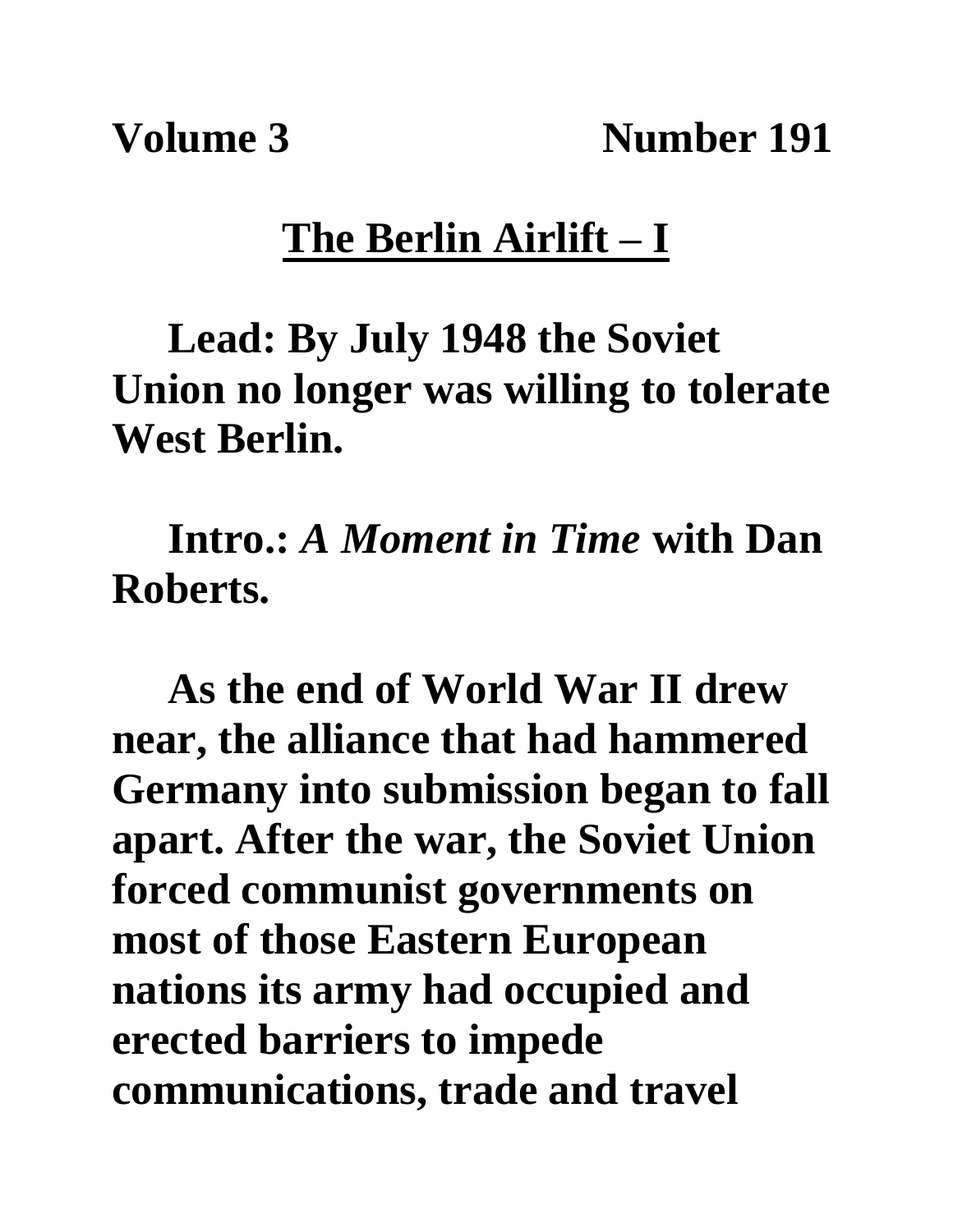**between East and West. Yet, it was Germany that would prove to be the most serious irritant between the two emerging Cold War coalitions. The Soviets occupied the eastern zone while the western zones of Germany were administered by the United States, France and Britain.**

**In agreements reached at the Allied wartime conference at Yalta in early 1945 the City of Berlin received the same general division as the nation as a whole. Four nations, four zones. The Soviets treated their section of Berlin as if it were conquered territory, forcibly transferring skilled workers back to Russia, failing to clean up the wartime bomb damage or only repairing destroyed public works such**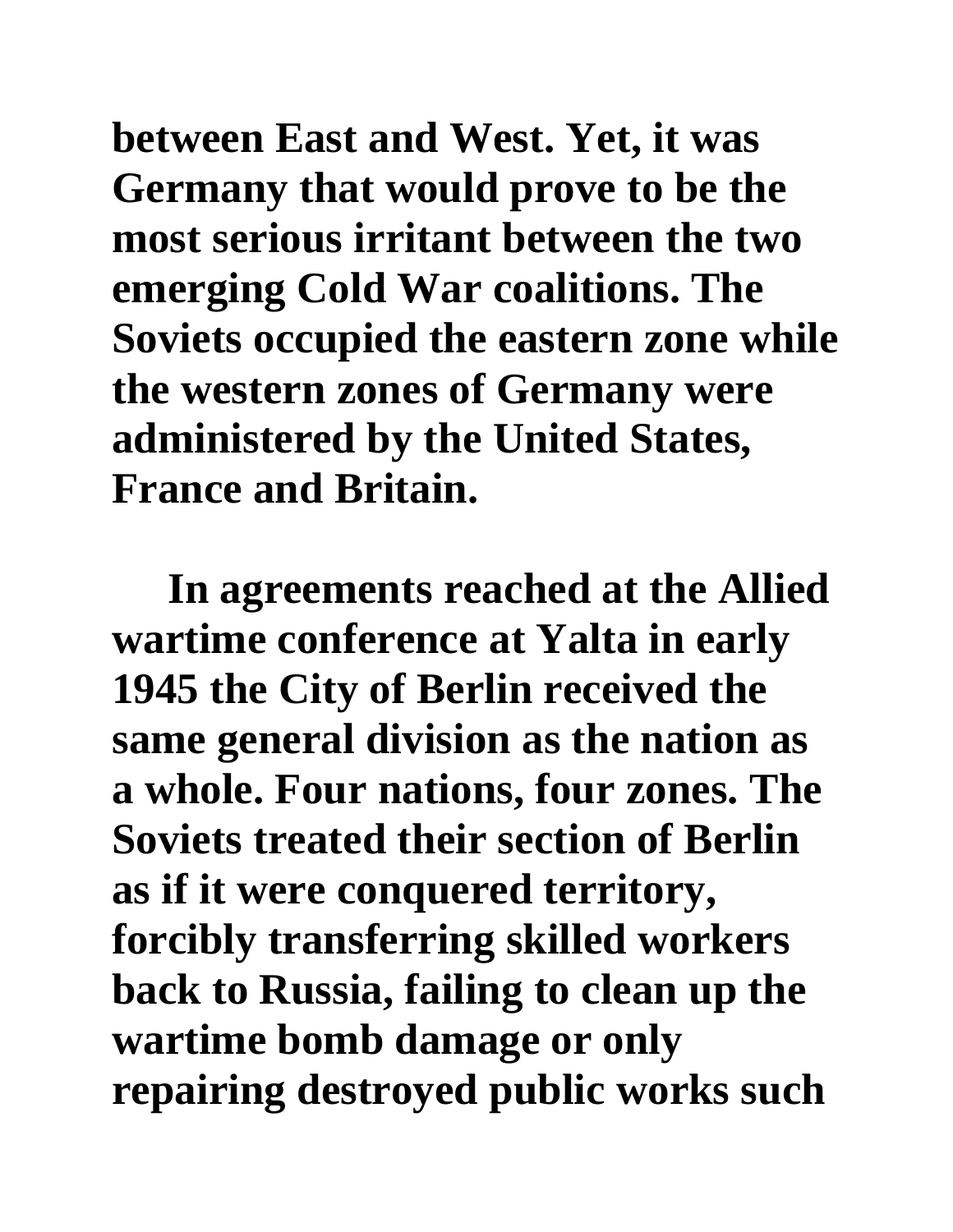**as sewage and water systems. The Allies, most especially the United States, began to spend billions of dollars to repair the economies and societies of Europe many of which made their way to Germany and West Berlin. Gradually a new city began to emerge from the rubble of war in marked contrast to the pitiful municipality just across the barrier East Berlin.** 

**In February 1948 at a conference in London, the Allies made plans to unify the western zones of Germany and Berlin into a national state with a single stable currency. This the Soviets refused to accept and began to restrict the flow of supplies to Berlin isolated**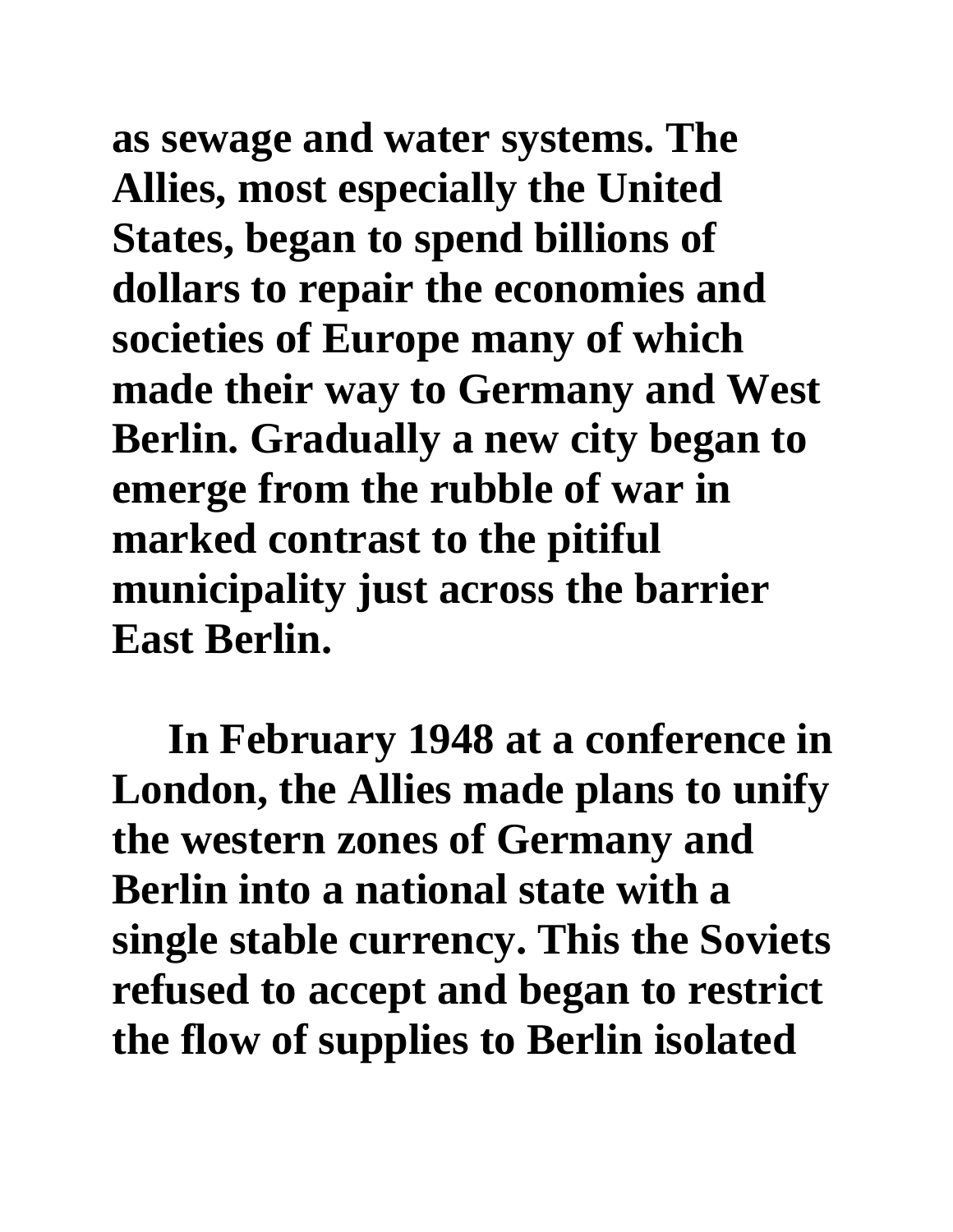## **110 miles inside the Soviet Zone. Next time: A choking city is relieved by air.**

**At the University of Richmond, this is Dan Roberts.**